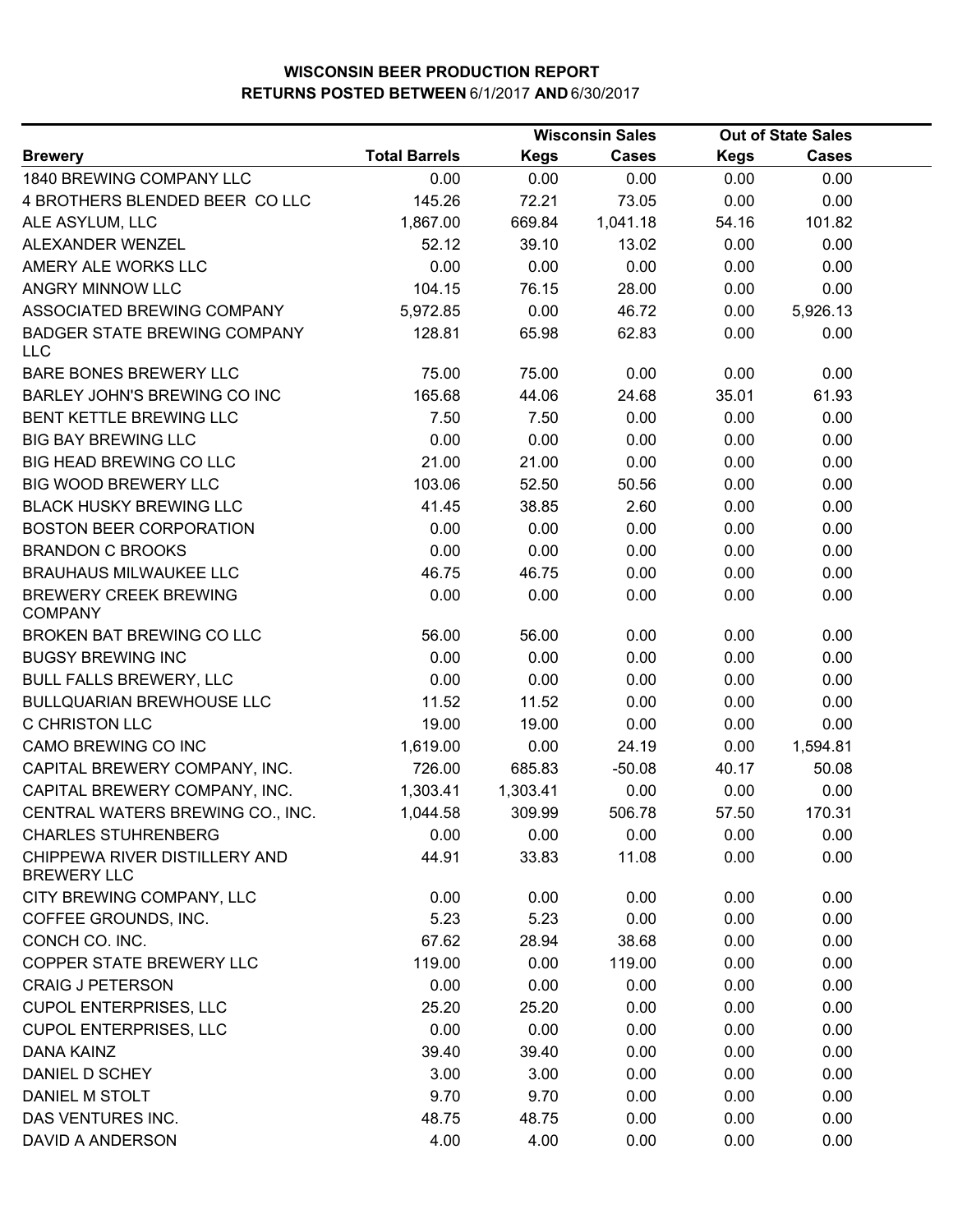| <b>Total Barrels</b><br><b>Kegs</b><br><b>Cases</b><br><b>Kegs</b><br><b>Cases</b><br><b>Brewery</b><br>41.00<br>0.00<br>0.00<br>DAVID A KNUTH<br>41.00<br>0.00<br>DEAD BIRD BREWING LLC<br>0.00<br>0.00<br>0.00<br>0.00<br>0.00<br>0.00<br>DELAFIELD BREWHAUS LLC<br>75.00<br>75.00<br>0.00<br>0.00<br>5,643.96<br>DIAGEO AMERICAS SUPPLY INC<br>0.00<br>0.00<br>0.00<br>5,643.96<br><b>DISTRICT 14 CRAFT BREWING LLC</b><br>0.00<br>0.00<br>0.00<br>0.00<br>0.00<br>DJ FEDDERLY MANAGEMENT<br>3.02<br>3.02<br>0.00<br>0.00<br>0.00<br><b>CONSULTANT LLC</b><br>DOOR COUNTY BREWING CO LLC<br>35.00<br>35.00<br>0.00<br>0.00<br>0.00<br>DRIFTLESS BREWING COMPANY LLC<br>9.00<br>9.00<br>0.00<br>0.00<br>0.00<br>DUBUQUE BREWING & MALTING<br>11.35<br>0.00<br>0.00<br>7.00<br>4.35<br><b>COMPANY LLC</b><br>EAGLE TRACE BREWING COMPANY<br>6.00<br>6.00<br>0.00<br>0.00<br>0.00<br><b>LLC</b><br>EAGLE TRACE BREWING COMPANY<br>0.00<br>0.00<br>0.00<br>0.00<br>0.00<br><b>LLC</b><br><b>ESSER DISTRIBUTING CO INC</b><br>0.00<br>0.00<br>0.00<br>0.00<br>0.00<br>777.34<br>777.34<br>EVANS BREWING COMPANY INC<br>0.00<br>0.00<br>0.00<br>FK&P, LLC<br>0.00<br>0.00<br>0.00<br>0.00<br>0.00<br>FERMENTORIUM BEVERAGE<br>73.11<br>15.22<br>57.89<br>0.00<br>0.00<br><b>COMPANY LLC</b><br>FFATS BREWING COMPANY, LLC<br>1.80<br>0.00<br>0.00<br>0.00<br>1.80<br>19.82<br>0.00<br>FIVE STAR BREWING CO INC.<br>530.65<br>0.00<br>510.83<br>FOX RIVER BREWING COMPANY II, LLC<br>144.68<br>0.00<br>0.00<br>0.00<br>144.68<br>FOX RIVER BREWING COMPANY, LLC<br>92.45<br>0.00<br>0.00<br>0.00<br>92.45<br>0.00<br>FRANKENMUTH BREWING COMPANY<br>0.00<br>0.00<br>0.00<br>0.00<br><b>FRESAR INC</b><br>1.13<br>1.13<br>0.00<br>0.00<br>0.00<br><b>FULTON LLC</b><br>68.91<br>32.50<br>36.41<br>0.00<br>0.00<br>GD3 LLC<br>239.50<br>239.50<br>0.00<br>0.00<br>0.00<br>GD4, LLC<br>61.50<br>61.50<br>0.00<br>0.00<br>0.00<br>0.00<br>0.00<br>0.00<br><b>GEORGE BREGAR</b><br>21.25<br>21.25<br>40.83<br>40.83<br>0.00<br>0.00<br>GJS SALES, INC.<br>0.00<br><b>GOOD CITY BREWING LLC</b><br>167.99<br>112.02<br>55.97<br>0.00<br>0.00<br><b>GRANITE CITY RESTAURANT</b><br>0.00<br>7.74<br>7.74<br>0.00<br>0.00<br>OPERATIONS INC<br><b>GRAY BREWING CO.</b><br>16.48<br>173.47<br>51.32<br>96.99<br>8.68<br><b>GREEN BAY BREWING COMPANY</b><br>14.17<br>6.53<br>488.75<br>243.70<br>224.35<br>0.00<br><b>GREENVIEW BREWING LLC</b><br>17.07<br>8.43<br>8.64<br>0.00<br>0.00<br>0.00<br>0.00<br>0.00<br>0.00<br><b>GUY R LILJA</b><br>HANSON BREWING COMPANY LLC<br>0.00<br>0.00<br>0.00<br>0.00<br>0.00 | <b>Wisconsin Sales</b> |  |  | <b>Out of State Sales</b> |  |  |
|--------------------------------------------------------------------------------------------------------------------------------------------------------------------------------------------------------------------------------------------------------------------------------------------------------------------------------------------------------------------------------------------------------------------------------------------------------------------------------------------------------------------------------------------------------------------------------------------------------------------------------------------------------------------------------------------------------------------------------------------------------------------------------------------------------------------------------------------------------------------------------------------------------------------------------------------------------------------------------------------------------------------------------------------------------------------------------------------------------------------------------------------------------------------------------------------------------------------------------------------------------------------------------------------------------------------------------------------------------------------------------------------------------------------------------------------------------------------------------------------------------------------------------------------------------------------------------------------------------------------------------------------------------------------------------------------------------------------------------------------------------------------------------------------------------------------------------------------------------------------------------------------------------------------------------------------------------------------------------------------------------------------------------------------------------------------------------------------------------------------------------------------------------------------------------------------------------------------------------------------------------------------------------------------------------------------------------------------------------------------------------------------------------------------------------------------------------------------------------------------------------------------------------------------------------------------------------------------------------|------------------------|--|--|---------------------------|--|--|
|                                                                                                                                                                                                                                                                                                                                                                                                                                                                                                                                                                                                                                                                                                                                                                                                                                                                                                                                                                                                                                                                                                                                                                                                                                                                                                                                                                                                                                                                                                                                                                                                                                                                                                                                                                                                                                                                                                                                                                                                                                                                                                                                                                                                                                                                                                                                                                                                                                                                                                                                                                                                        |                        |  |  |                           |  |  |
|                                                                                                                                                                                                                                                                                                                                                                                                                                                                                                                                                                                                                                                                                                                                                                                                                                                                                                                                                                                                                                                                                                                                                                                                                                                                                                                                                                                                                                                                                                                                                                                                                                                                                                                                                                                                                                                                                                                                                                                                                                                                                                                                                                                                                                                                                                                                                                                                                                                                                                                                                                                                        |                        |  |  |                           |  |  |
|                                                                                                                                                                                                                                                                                                                                                                                                                                                                                                                                                                                                                                                                                                                                                                                                                                                                                                                                                                                                                                                                                                                                                                                                                                                                                                                                                                                                                                                                                                                                                                                                                                                                                                                                                                                                                                                                                                                                                                                                                                                                                                                                                                                                                                                                                                                                                                                                                                                                                                                                                                                                        |                        |  |  |                           |  |  |
|                                                                                                                                                                                                                                                                                                                                                                                                                                                                                                                                                                                                                                                                                                                                                                                                                                                                                                                                                                                                                                                                                                                                                                                                                                                                                                                                                                                                                                                                                                                                                                                                                                                                                                                                                                                                                                                                                                                                                                                                                                                                                                                                                                                                                                                                                                                                                                                                                                                                                                                                                                                                        |                        |  |  |                           |  |  |
|                                                                                                                                                                                                                                                                                                                                                                                                                                                                                                                                                                                                                                                                                                                                                                                                                                                                                                                                                                                                                                                                                                                                                                                                                                                                                                                                                                                                                                                                                                                                                                                                                                                                                                                                                                                                                                                                                                                                                                                                                                                                                                                                                                                                                                                                                                                                                                                                                                                                                                                                                                                                        |                        |  |  |                           |  |  |
|                                                                                                                                                                                                                                                                                                                                                                                                                                                                                                                                                                                                                                                                                                                                                                                                                                                                                                                                                                                                                                                                                                                                                                                                                                                                                                                                                                                                                                                                                                                                                                                                                                                                                                                                                                                                                                                                                                                                                                                                                                                                                                                                                                                                                                                                                                                                                                                                                                                                                                                                                                                                        |                        |  |  |                           |  |  |
|                                                                                                                                                                                                                                                                                                                                                                                                                                                                                                                                                                                                                                                                                                                                                                                                                                                                                                                                                                                                                                                                                                                                                                                                                                                                                                                                                                                                                                                                                                                                                                                                                                                                                                                                                                                                                                                                                                                                                                                                                                                                                                                                                                                                                                                                                                                                                                                                                                                                                                                                                                                                        |                        |  |  |                           |  |  |
|                                                                                                                                                                                                                                                                                                                                                                                                                                                                                                                                                                                                                                                                                                                                                                                                                                                                                                                                                                                                                                                                                                                                                                                                                                                                                                                                                                                                                                                                                                                                                                                                                                                                                                                                                                                                                                                                                                                                                                                                                                                                                                                                                                                                                                                                                                                                                                                                                                                                                                                                                                                                        |                        |  |  |                           |  |  |
|                                                                                                                                                                                                                                                                                                                                                                                                                                                                                                                                                                                                                                                                                                                                                                                                                                                                                                                                                                                                                                                                                                                                                                                                                                                                                                                                                                                                                                                                                                                                                                                                                                                                                                                                                                                                                                                                                                                                                                                                                                                                                                                                                                                                                                                                                                                                                                                                                                                                                                                                                                                                        |                        |  |  |                           |  |  |
|                                                                                                                                                                                                                                                                                                                                                                                                                                                                                                                                                                                                                                                                                                                                                                                                                                                                                                                                                                                                                                                                                                                                                                                                                                                                                                                                                                                                                                                                                                                                                                                                                                                                                                                                                                                                                                                                                                                                                                                                                                                                                                                                                                                                                                                                                                                                                                                                                                                                                                                                                                                                        |                        |  |  |                           |  |  |
|                                                                                                                                                                                                                                                                                                                                                                                                                                                                                                                                                                                                                                                                                                                                                                                                                                                                                                                                                                                                                                                                                                                                                                                                                                                                                                                                                                                                                                                                                                                                                                                                                                                                                                                                                                                                                                                                                                                                                                                                                                                                                                                                                                                                                                                                                                                                                                                                                                                                                                                                                                                                        |                        |  |  |                           |  |  |
|                                                                                                                                                                                                                                                                                                                                                                                                                                                                                                                                                                                                                                                                                                                                                                                                                                                                                                                                                                                                                                                                                                                                                                                                                                                                                                                                                                                                                                                                                                                                                                                                                                                                                                                                                                                                                                                                                                                                                                                                                                                                                                                                                                                                                                                                                                                                                                                                                                                                                                                                                                                                        |                        |  |  |                           |  |  |
|                                                                                                                                                                                                                                                                                                                                                                                                                                                                                                                                                                                                                                                                                                                                                                                                                                                                                                                                                                                                                                                                                                                                                                                                                                                                                                                                                                                                                                                                                                                                                                                                                                                                                                                                                                                                                                                                                                                                                                                                                                                                                                                                                                                                                                                                                                                                                                                                                                                                                                                                                                                                        |                        |  |  |                           |  |  |
|                                                                                                                                                                                                                                                                                                                                                                                                                                                                                                                                                                                                                                                                                                                                                                                                                                                                                                                                                                                                                                                                                                                                                                                                                                                                                                                                                                                                                                                                                                                                                                                                                                                                                                                                                                                                                                                                                                                                                                                                                                                                                                                                                                                                                                                                                                                                                                                                                                                                                                                                                                                                        |                        |  |  |                           |  |  |
|                                                                                                                                                                                                                                                                                                                                                                                                                                                                                                                                                                                                                                                                                                                                                                                                                                                                                                                                                                                                                                                                                                                                                                                                                                                                                                                                                                                                                                                                                                                                                                                                                                                                                                                                                                                                                                                                                                                                                                                                                                                                                                                                                                                                                                                                                                                                                                                                                                                                                                                                                                                                        |                        |  |  |                           |  |  |
|                                                                                                                                                                                                                                                                                                                                                                                                                                                                                                                                                                                                                                                                                                                                                                                                                                                                                                                                                                                                                                                                                                                                                                                                                                                                                                                                                                                                                                                                                                                                                                                                                                                                                                                                                                                                                                                                                                                                                                                                                                                                                                                                                                                                                                                                                                                                                                                                                                                                                                                                                                                                        |                        |  |  |                           |  |  |
|                                                                                                                                                                                                                                                                                                                                                                                                                                                                                                                                                                                                                                                                                                                                                                                                                                                                                                                                                                                                                                                                                                                                                                                                                                                                                                                                                                                                                                                                                                                                                                                                                                                                                                                                                                                                                                                                                                                                                                                                                                                                                                                                                                                                                                                                                                                                                                                                                                                                                                                                                                                                        |                        |  |  |                           |  |  |
|                                                                                                                                                                                                                                                                                                                                                                                                                                                                                                                                                                                                                                                                                                                                                                                                                                                                                                                                                                                                                                                                                                                                                                                                                                                                                                                                                                                                                                                                                                                                                                                                                                                                                                                                                                                                                                                                                                                                                                                                                                                                                                                                                                                                                                                                                                                                                                                                                                                                                                                                                                                                        |                        |  |  |                           |  |  |
|                                                                                                                                                                                                                                                                                                                                                                                                                                                                                                                                                                                                                                                                                                                                                                                                                                                                                                                                                                                                                                                                                                                                                                                                                                                                                                                                                                                                                                                                                                                                                                                                                                                                                                                                                                                                                                                                                                                                                                                                                                                                                                                                                                                                                                                                                                                                                                                                                                                                                                                                                                                                        |                        |  |  |                           |  |  |
|                                                                                                                                                                                                                                                                                                                                                                                                                                                                                                                                                                                                                                                                                                                                                                                                                                                                                                                                                                                                                                                                                                                                                                                                                                                                                                                                                                                                                                                                                                                                                                                                                                                                                                                                                                                                                                                                                                                                                                                                                                                                                                                                                                                                                                                                                                                                                                                                                                                                                                                                                                                                        |                        |  |  |                           |  |  |
|                                                                                                                                                                                                                                                                                                                                                                                                                                                                                                                                                                                                                                                                                                                                                                                                                                                                                                                                                                                                                                                                                                                                                                                                                                                                                                                                                                                                                                                                                                                                                                                                                                                                                                                                                                                                                                                                                                                                                                                                                                                                                                                                                                                                                                                                                                                                                                                                                                                                                                                                                                                                        |                        |  |  |                           |  |  |
|                                                                                                                                                                                                                                                                                                                                                                                                                                                                                                                                                                                                                                                                                                                                                                                                                                                                                                                                                                                                                                                                                                                                                                                                                                                                                                                                                                                                                                                                                                                                                                                                                                                                                                                                                                                                                                                                                                                                                                                                                                                                                                                                                                                                                                                                                                                                                                                                                                                                                                                                                                                                        |                        |  |  |                           |  |  |
|                                                                                                                                                                                                                                                                                                                                                                                                                                                                                                                                                                                                                                                                                                                                                                                                                                                                                                                                                                                                                                                                                                                                                                                                                                                                                                                                                                                                                                                                                                                                                                                                                                                                                                                                                                                                                                                                                                                                                                                                                                                                                                                                                                                                                                                                                                                                                                                                                                                                                                                                                                                                        |                        |  |  |                           |  |  |
|                                                                                                                                                                                                                                                                                                                                                                                                                                                                                                                                                                                                                                                                                                                                                                                                                                                                                                                                                                                                                                                                                                                                                                                                                                                                                                                                                                                                                                                                                                                                                                                                                                                                                                                                                                                                                                                                                                                                                                                                                                                                                                                                                                                                                                                                                                                                                                                                                                                                                                                                                                                                        |                        |  |  |                           |  |  |
|                                                                                                                                                                                                                                                                                                                                                                                                                                                                                                                                                                                                                                                                                                                                                                                                                                                                                                                                                                                                                                                                                                                                                                                                                                                                                                                                                                                                                                                                                                                                                                                                                                                                                                                                                                                                                                                                                                                                                                                                                                                                                                                                                                                                                                                                                                                                                                                                                                                                                                                                                                                                        |                        |  |  |                           |  |  |
|                                                                                                                                                                                                                                                                                                                                                                                                                                                                                                                                                                                                                                                                                                                                                                                                                                                                                                                                                                                                                                                                                                                                                                                                                                                                                                                                                                                                                                                                                                                                                                                                                                                                                                                                                                                                                                                                                                                                                                                                                                                                                                                                                                                                                                                                                                                                                                                                                                                                                                                                                                                                        |                        |  |  |                           |  |  |
|                                                                                                                                                                                                                                                                                                                                                                                                                                                                                                                                                                                                                                                                                                                                                                                                                                                                                                                                                                                                                                                                                                                                                                                                                                                                                                                                                                                                                                                                                                                                                                                                                                                                                                                                                                                                                                                                                                                                                                                                                                                                                                                                                                                                                                                                                                                                                                                                                                                                                                                                                                                                        |                        |  |  |                           |  |  |
|                                                                                                                                                                                                                                                                                                                                                                                                                                                                                                                                                                                                                                                                                                                                                                                                                                                                                                                                                                                                                                                                                                                                                                                                                                                                                                                                                                                                                                                                                                                                                                                                                                                                                                                                                                                                                                                                                                                                                                                                                                                                                                                                                                                                                                                                                                                                                                                                                                                                                                                                                                                                        |                        |  |  |                           |  |  |
|                                                                                                                                                                                                                                                                                                                                                                                                                                                                                                                                                                                                                                                                                                                                                                                                                                                                                                                                                                                                                                                                                                                                                                                                                                                                                                                                                                                                                                                                                                                                                                                                                                                                                                                                                                                                                                                                                                                                                                                                                                                                                                                                                                                                                                                                                                                                                                                                                                                                                                                                                                                                        |                        |  |  |                           |  |  |
|                                                                                                                                                                                                                                                                                                                                                                                                                                                                                                                                                                                                                                                                                                                                                                                                                                                                                                                                                                                                                                                                                                                                                                                                                                                                                                                                                                                                                                                                                                                                                                                                                                                                                                                                                                                                                                                                                                                                                                                                                                                                                                                                                                                                                                                                                                                                                                                                                                                                                                                                                                                                        |                        |  |  |                           |  |  |
|                                                                                                                                                                                                                                                                                                                                                                                                                                                                                                                                                                                                                                                                                                                                                                                                                                                                                                                                                                                                                                                                                                                                                                                                                                                                                                                                                                                                                                                                                                                                                                                                                                                                                                                                                                                                                                                                                                                                                                                                                                                                                                                                                                                                                                                                                                                                                                                                                                                                                                                                                                                                        |                        |  |  |                           |  |  |
|                                                                                                                                                                                                                                                                                                                                                                                                                                                                                                                                                                                                                                                                                                                                                                                                                                                                                                                                                                                                                                                                                                                                                                                                                                                                                                                                                                                                                                                                                                                                                                                                                                                                                                                                                                                                                                                                                                                                                                                                                                                                                                                                                                                                                                                                                                                                                                                                                                                                                                                                                                                                        |                        |  |  |                           |  |  |
|                                                                                                                                                                                                                                                                                                                                                                                                                                                                                                                                                                                                                                                                                                                                                                                                                                                                                                                                                                                                                                                                                                                                                                                                                                                                                                                                                                                                                                                                                                                                                                                                                                                                                                                                                                                                                                                                                                                                                                                                                                                                                                                                                                                                                                                                                                                                                                                                                                                                                                                                                                                                        |                        |  |  |                           |  |  |
|                                                                                                                                                                                                                                                                                                                                                                                                                                                                                                                                                                                                                                                                                                                                                                                                                                                                                                                                                                                                                                                                                                                                                                                                                                                                                                                                                                                                                                                                                                                                                                                                                                                                                                                                                                                                                                                                                                                                                                                                                                                                                                                                                                                                                                                                                                                                                                                                                                                                                                                                                                                                        |                        |  |  |                           |  |  |
| HILLSBORO BREWING COMPANY LLC<br>25.00<br>25.00<br>0.00<br>0.00<br>0.00                                                                                                                                                                                                                                                                                                                                                                                                                                                                                                                                                                                                                                                                                                                                                                                                                                                                                                                                                                                                                                                                                                                                                                                                                                                                                                                                                                                                                                                                                                                                                                                                                                                                                                                                                                                                                                                                                                                                                                                                                                                                                                                                                                                                                                                                                                                                                                                                                                                                                                                                |                        |  |  |                           |  |  |
| HOP HAUS BREWING COMPANY LLC<br>22.00<br>22.00<br>0.00<br>0.00<br>0.00                                                                                                                                                                                                                                                                                                                                                                                                                                                                                                                                                                                                                                                                                                                                                                                                                                                                                                                                                                                                                                                                                                                                                                                                                                                                                                                                                                                                                                                                                                                                                                                                                                                                                                                                                                                                                                                                                                                                                                                                                                                                                                                                                                                                                                                                                                                                                                                                                                                                                                                                 |                        |  |  |                           |  |  |
| 0.00<br>HORNELL BREWING CO INC<br>0.11<br>0.00<br>4,076.02<br>4,076.13                                                                                                                                                                                                                                                                                                                                                                                                                                                                                                                                                                                                                                                                                                                                                                                                                                                                                                                                                                                                                                                                                                                                                                                                                                                                                                                                                                                                                                                                                                                                                                                                                                                                                                                                                                                                                                                                                                                                                                                                                                                                                                                                                                                                                                                                                                                                                                                                                                                                                                                                 |                        |  |  |                           |  |  |
| <b>ISAAC SHOWAKI</b><br>543.97<br>56.38<br>487.59<br>0.00<br>0.00                                                                                                                                                                                                                                                                                                                                                                                                                                                                                                                                                                                                                                                                                                                                                                                                                                                                                                                                                                                                                                                                                                                                                                                                                                                                                                                                                                                                                                                                                                                                                                                                                                                                                                                                                                                                                                                                                                                                                                                                                                                                                                                                                                                                                                                                                                                                                                                                                                                                                                                                      |                        |  |  |                           |  |  |
| JACOB LEINENKUGEL BREWING CO.,<br>17,405.09<br>30,670.10<br>836.96<br>7,781.01<br>4,647.04<br><b>LLC</b>                                                                                                                                                                                                                                                                                                                                                                                                                                                                                                                                                                                                                                                                                                                                                                                                                                                                                                                                                                                                                                                                                                                                                                                                                                                                                                                                                                                                                                                                                                                                                                                                                                                                                                                                                                                                                                                                                                                                                                                                                                                                                                                                                                                                                                                                                                                                                                                                                                                                                               |                        |  |  |                           |  |  |
| 14.80<br>14.80<br>0.00<br>0.00<br>0.00<br><b>JEAN M LANE</b>                                                                                                                                                                                                                                                                                                                                                                                                                                                                                                                                                                                                                                                                                                                                                                                                                                                                                                                                                                                                                                                                                                                                                                                                                                                                                                                                                                                                                                                                                                                                                                                                                                                                                                                                                                                                                                                                                                                                                                                                                                                                                                                                                                                                                                                                                                                                                                                                                                                                                                                                           |                        |  |  |                           |  |  |
| 0.00<br><b>JEREMY BEACH</b><br>0.00<br>0.00<br>0.00<br>0.00                                                                                                                                                                                                                                                                                                                                                                                                                                                                                                                                                                                                                                                                                                                                                                                                                                                                                                                                                                                                                                                                                                                                                                                                                                                                                                                                                                                                                                                                                                                                                                                                                                                                                                                                                                                                                                                                                                                                                                                                                                                                                                                                                                                                                                                                                                                                                                                                                                                                                                                                            |                        |  |  |                           |  |  |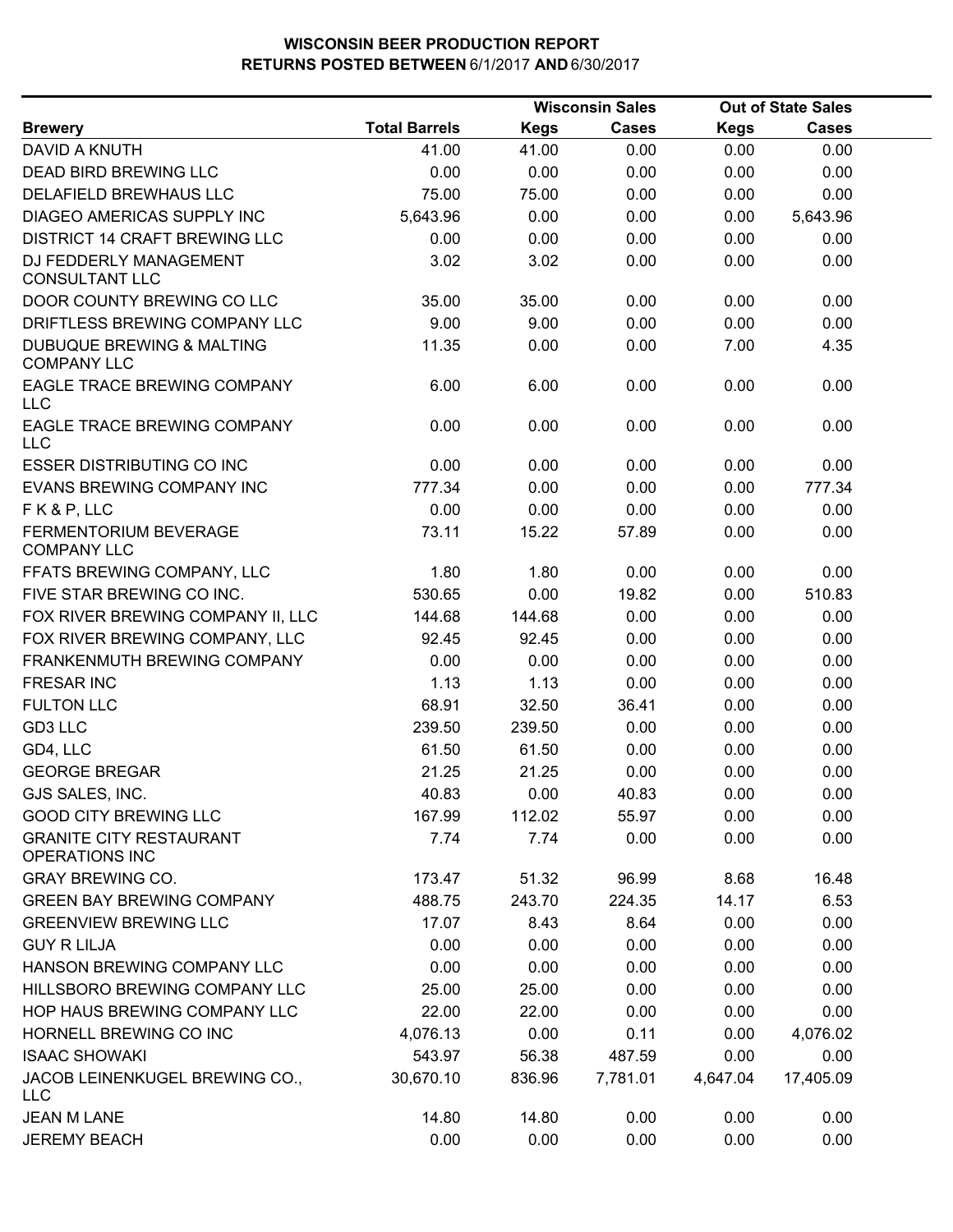|                                             |                      |             | <b>Wisconsin Sales</b> |             | <b>Out of State Sales</b> |  |
|---------------------------------------------|----------------------|-------------|------------------------|-------------|---------------------------|--|
| <b>Brewery</b>                              | <b>Total Barrels</b> | <b>Kegs</b> | <b>Cases</b>           | <b>Kegs</b> | <b>Cases</b>              |  |
| <b>JOHN JAGEMANN</b>                        | 24.00                | 24.00       | 0.00                   | 0.00        | 0.00                      |  |
| KARBEN4 BREWING LLC                         | 2,737.32             | 1,277.30    | 1,460.02               | 0.00        | 0.00                      |  |
| KATCHEVER & CO LLC                          | 314.68               | 160.11      | 154.57                 | 0.00        | 0.00                      |  |
| KELLERMEISTER BEVERAGES, LLC                | 11.74                | 11.74       | 0.00                   | 0.00        | 0.00                      |  |
| <b>KUL BREWING LLC</b>                      | 990.10               | 94.00       | 896.10                 | 0.00        | 0.00                      |  |
| <b>LACROSSE BREWING LLC</b>                 | 1,265.49             | 5.50        | 564.31                 | 0.00        | 695.68                    |  |
| LAKEFRONT BREWERY, INC.                     | 4,845.16             | 1,662.36    | 2,366.01               | 86.16       | 730.63                    |  |
| LAKEFRONT BREWERY, INC.                     | 48.78                | 0.00        | 48.78                  | 0.00        | 0.00                      |  |
| LAZY MONK BREWING LLC                       | 64.35                | 41.09       | 23.26                  | 0.00        | 0.00                      |  |
| LEACH GOLF PROPERTIES, INC.                 | 0.00                 | 0.00        | 0.00                   | 0.00        | 0.00                      |  |
| LEATHERHEAD BREWING COMPANY<br><b>LLC</b>   | 9.77                 | 9.77        | 0.00                   | 0.00        | 0.00                      |  |
| <b>LEE BURGESS</b>                          | 0.00                 | 0.00        | 0.00                   | 0.00        | 0.00                      |  |
| LHM BREW PUB, LLC                           | 17.14                | 17.14       | 0.00                   | 0.00        | 0.00                      |  |
| LIKE MINDS BREWING LLC                      | 240.25               | 240.25      | 0.00                   | 0.00        | 0.00                      |  |
| <b>LOST ISLAND WINE LLC</b>                 | 2.84                 | 2.84        | 0.00                   | 0.00        | 0.00                      |  |
| LUCETTE BREWING COMPANY LLC                 | 0.00                 | 0.00        | 0.00                   | 0.00        | 0.00                      |  |
| LUCKYS 1313 BREW PUB INVESTOR<br><b>LLC</b> | 16.75                | 16.75       | 0.00                   | 0.00        | 0.00                      |  |
| LUCKYS 1313 BREW PUB INVESTOR<br>LLC        | 0.00                 | 0.00        | 0.00                   | 0.00        | 0.00                      |  |
| LUCKYS 1313 BREW PUB INVESTOR<br><b>LLC</b> | 0.00                 | 0.00        | 0.00                   | 0.00        | 0.00                      |  |
| MARK ANTHONY BREWING INC                    | 83,206.47            | 0.00        | 18,034.60              | 0.00        | 65,171.87                 |  |
| <b>MARK RIGGLE</b>                          | 0.00                 | 0.00        | 0.00                   | 0.00        | 0.00                      |  |
| <b>MATTHEW J GEARY</b>                      | 40.28                | 28.89       | 11.39                  | 0.00        | 0.00                      |  |
| MELMS BREWING COMPANY INC                   | 0.00                 | 0.00        | 0.00                   | 0.00        | 0.00                      |  |
| MILLER BREWING INTERNATIONAL,<br>INC.       | 0.00                 | 0.00        | 0.00                   | 0.00        | 0.00                      |  |
| MILLERCOORS LLC                             | 307.92               | 0.17        | 1.28                   | 26.00       | 280.47                    |  |
| MILLERCOORS LLC                             | 825,470.04           | 19,476.17   | 163,928.61             | 79,981.62   | 562,083.64                |  |
| <b>MILLERCOORS LLC</b>                      | 28,201.46            | 0.00        | $-1.39$                | 0.00        | 28,202.85                 |  |
| MILWAUKEE BREWING COMPANY                   | 90.00                | 90.00       | 0.00                   | 0.00        | 0.00                      |  |
| MILWAUKEE BREWING COMPANY                   | 1,243.18             | 375.05      | 811.31                 | 15.42       | 41.40                     |  |
| MINOCQUA BREWING CO INC                     | 29.50                | 29.50       | 0.00                   | 0.00        | 0.00                      |  |
| <b>MISSION BREWERY INC</b>                  | 0.00                 | 0.00        | 0.00                   | 0.00        | 0.00                      |  |
| MOBCRAFT BEER INC                           | 0.00                 | 0.00        | 0.00                   | 0.00        | 0.00                      |  |
| MOBCRAFT BEER INC                           | 0.00                 | 0.00        | 0.00                   | 0.00        | 0.00                      |  |
| MOBCRAFT BEER INC                           | 76.91                | 53.28       | 19.90                  | 0.50        | 3.23                      |  |
| MODICUM BREWING LLC                         | 0.00                 | 0.00        | 0.00                   | 0.00        | 0.00                      |  |
| MOOSEJAW PIZZA & BREWING CO LLC             | 118.10               | 74.39       | 43.71                  | 0.00        | 0.00                      |  |
| MOUNTAIN CREST SRL LLC                      | 8,732.09             | 15.25       | 996.98                 | 115.50      | 7,604.36                  |  |
| NATHAN R WARNKE                             | 20.15                | 20.15       | 0.00                   | 0.00        | 0.00                      |  |
| NEW GLARUS BREWING COMPANY                  | 21,492.06            | 6,918.79    | 14,573.27              | 0.00        | 0.00                      |  |
| NEW GLARUS BREWING COMPANY                  | 981.23               | 157.25      | 823.98                 | 0.00        | 0.00                      |  |
| NEXT DOOR BREWING LLC                       | 11.83                | 11.83       | 0.00                   | 0.00        | 0.00                      |  |
| NEXT DOOR BREWING LLC                       | 32.45                | 17.50       | 14.95                  | 0.00        | 0.00                      |  |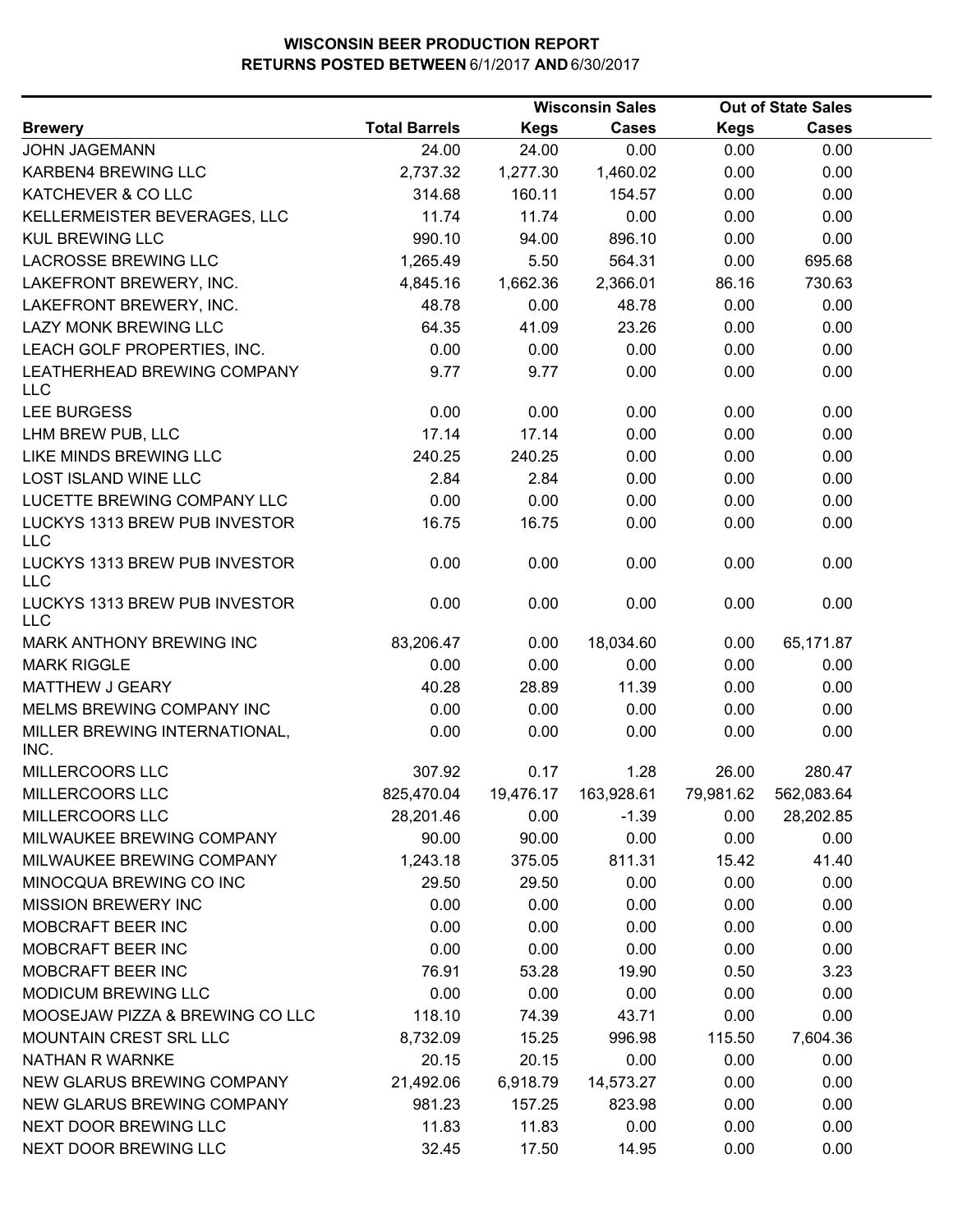|                                            |                      |             | <b>Wisconsin Sales</b> |             | <b>Out of State Sales</b> |  |
|--------------------------------------------|----------------------|-------------|------------------------|-------------|---------------------------|--|
| <b>Brewery</b>                             | <b>Total Barrels</b> | <b>Kegs</b> | <b>Cases</b>           | <b>Kegs</b> | <b>Cases</b>              |  |
| NOBLE ROOTS BREWING COMPANY,<br><b>LLC</b> | 31.71                | 31.71       | 0.00                   | 0.00        | 0.00                      |  |
| NORTHWOODS BREWING CORP LLC                | 51.00                | 51.00       | 0.00                   | 0.00        | 0.00                      |  |
| OLIPHANT BREWING LLC                       | 41.52                | 41.02       | $-4.94$                | 0.50        | 4.94                      |  |
| O'SO BREWING COMPANY                       | 581.43               | 193.67      | 371.50                 | 0.00        | 16.26                     |  |
| PABST BREWING COMPANY LLC                  | 0.00                 | 0.00        | 0.00                   | 0.00        | 0.00                      |  |
| PABST BREWING COMPANY LLC                  | 0.00                 | 0.00        | 0.00                   | 0.00        | 0.00                      |  |
| PABST BREWING COMPANY LLC                  | 14.00                | 14.00       | 0.00                   | 0.00        | 0.00                      |  |
| PARCHED EAGLE BREWPUB LLC                  | 6.00                 | 6.00        | 0.00                   | 0.00        | 0.00                      |  |
| PATRICK MC INTOSH                          | 34.95                | 21.50       | 6.69                   | 2.83        | 3.93                      |  |
| PETER H GENTRY                             | 19.33                | 19.33       | 0.00                   | 0.00        | 0.00                      |  |
| PETER H GENTRY                             | 242.14               | 242.14      | 0.00                   | 0.00        | 0.00                      |  |
| PETER H GENTRY                             | 9.00                 | 9.00        | 0.00                   | 0.00        | 0.00                      |  |
| PETER PETERSON                             | 10.00                | 10.00       | 0.00                   | 0.00        | 0.00                      |  |
| PETSKULL BREWING COMPANY LLC               | 0.00                 | 0.00        | 0.00                   | 0.00        | 0.00                      |  |
| PHUSION PROJECTS LLC                       | 38,677.90            | 0.00        | 1,000.53               | 0.00        | 37,677.37                 |  |
| PIGEON RIVER BREWING LLC                   | 18.21                | 18.21       | 0.00                   | 0.00        | 0.00                      |  |
| PITCHFORK BREWING LLC                      | 19.77                | 19.77       | 0.00                   | 0.00        | 0.00                      |  |
| PLYMOUTH BREWING COMPANY LLC               | 20.84                | 20.84       | 0.00                   | 0.00        | 0.00                      |  |
| POTOSI BREWING COMPANY                     | 0.00                 | 0.00        | 0.00                   | 0.00        | 0.00                      |  |
| POTOSI BREWING COMPANY                     | 0.00                 | 0.00        | 0.00                   | 0.00        | 0.00                      |  |
| R' NOGGIN BREWING LLC                      | 17.50                | 17.50       | 0.00                   | 0.00        | 0.00                      |  |
| RAIL HOUSE PROPERTIES LLC                  | 18.00                | 18.00       | 0.00                   | 0.00        | 0.00                      |  |
| RAISED GRAIN BREWING COMPANY<br><b>LLC</b> | 72.47                | 67.72       | 4.75                   | 0.00        | 0.00                      |  |
| RANDOLPH OSKEY                             | 15.13                | 15.13       | 0.00                   | 0.00        | 0.00                      |  |
| RANDYS FUNHUNTERS BREWERY INC              | 0.00                 | 0.00        | 0.00                   | 0.00        | 0.00                      |  |
| RED EYE BREWING COMPANY LLC                | 34.55                | 34.55       | 0.00                   | 0.00        | 0.00                      |  |
| REGAL BRAU BREWING COMPANY LLC             | 6,737.14             | 0.00        | 116.50                 | 0.00        | 6,620.64                  |  |
| RHINELANDER BREWING CO LLC                 | 4,128.90             | 5.00        | 170.94                 | 0.00        | 3,952.96                  |  |
| <b>RICHARD R TUESCHER</b>                  | 0.00                 | 0.00        | 0.00                   | 0.00        | 0.00                      |  |
| ROBERT A LARSON                            | 719.00               | 289.68      | 298.63                 | 55.32       | 75.37                     |  |
| ROCK COUNTY BREWING COMPANY<br><b>LLC</b>  | 12.42                | 12.42       | 0.00                   | 0.00        | 0.00                      |  |
| ROCKY REEF BREWING COMPANY                 | 8.22                 | 8.22        | 0.00                   | 0.00        | 0.00                      |  |
| <b>ROGER MILLER</b>                        | 7.74                 | 7.74        | 0.00                   | 0.00        | 0.00                      |  |
| <b>ROSS M NELSON</b>                       | 0.99                 | 0.99        | 0.00                   | 0.00        | 0.00                      |  |
| RUSH RIVER BREWING LLC                     | 261.86               | 107.84      | 62.71                  | 40.35       | 50.96                     |  |
| <b>RUSTIC VENTURES LLC</b>                 | 57.52                | 57.52       | 0.00                   | 0.00        | 0.00                      |  |
| <b>RUSTIC VENTURES LLC</b>                 | 0.00                 | 0.00        | 0.00                   | 0.00        | 0.00                      |  |
| SAINT CROIX BEVERAGES LLC                  | 0.00                 | 0.00        | 0.00                   | 0.00        | 0.00                      |  |
| SAND CREEK BREWING CO LLC                  | 0.00                 | 0.00        | 0.00                   | 0.00        | 0.00                      |  |
| SAWMILL BREWING CO INC                     | 37.00                | 37.00       | 0.00                   | 0.00        | 0.00                      |  |
| SAWMILL LOGGER ENTERPRISES LLC             | 0.00                 | 0.00        | 0.00                   | 0.00        | 0.00                      |  |
| SILVER CREEK BREWING COMPANY               | 21.25                | 21.25       | 0.00                   | 0.00        | 0.00                      |  |
| SLEEMAN BREWING COMPANY USA<br><b>INC</b>  | 17,413.03            | 4,096.27    | 4,542.03               | 4,244.63    | 4,530.10                  |  |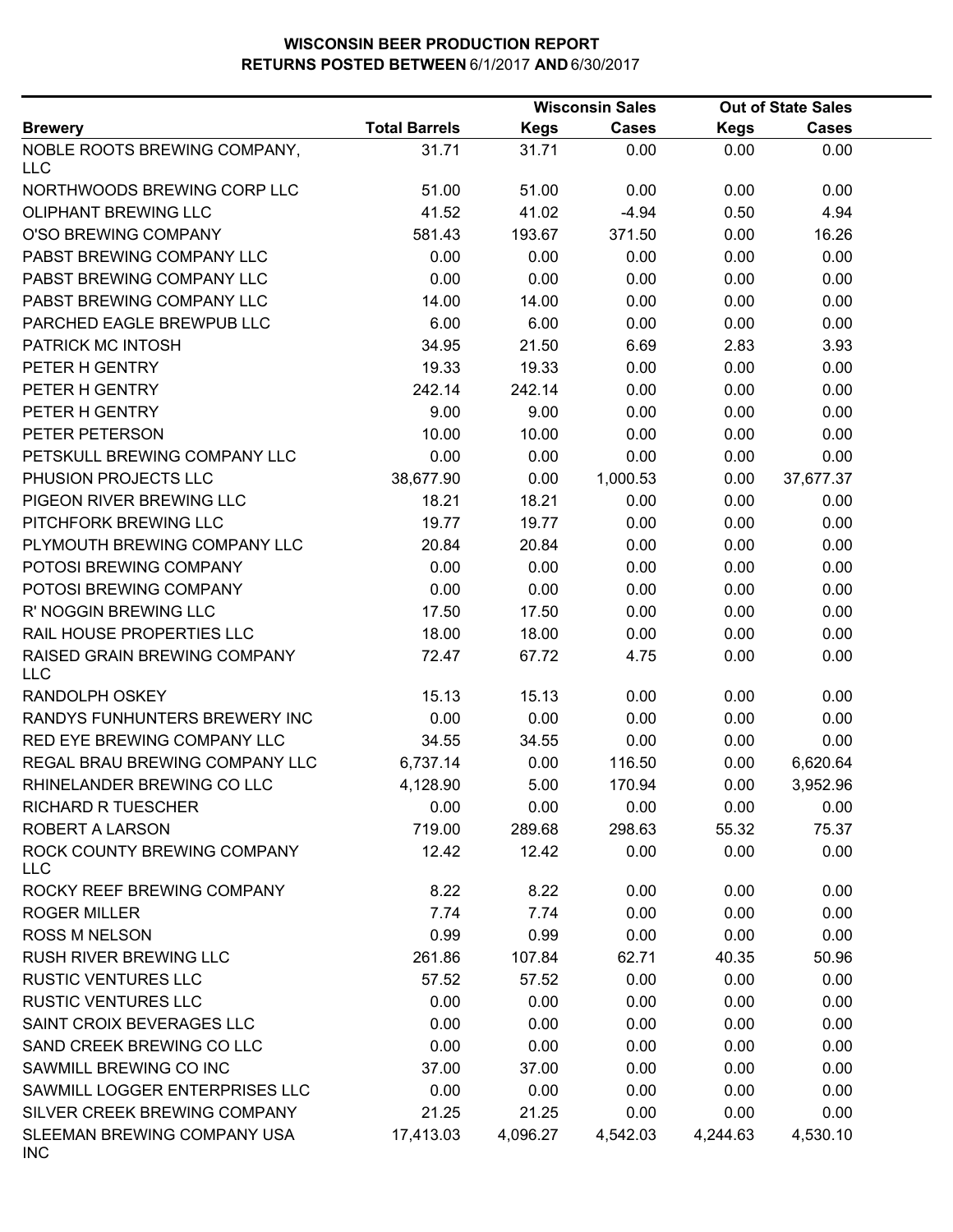|                                                         | <b>Wisconsin Sales</b> |          |              |             | <b>Out of State Sales</b> |  |
|---------------------------------------------------------|------------------------|----------|--------------|-------------|---------------------------|--|
| <b>Brewery</b>                                          | <b>Total Barrels</b>   | Kegs     | <b>Cases</b> | <b>Kegs</b> | <b>Cases</b>              |  |
| <b>SLOCUM LLC</b>                                       | 57.50                  | 57.50    | 0.00         | 0.00        | 0.00                      |  |
| SOUTH SHORE BREWERY, INC.                               | 36.89                  | 36.89    | 0.00         | 0.00        | 0.00                      |  |
| SOUTH SHORE BREWERY, INC.                               | 122.84                 | 51.50    | 53.12        | 10.67       | 7.55                      |  |
| <b>SPB LLC</b>                                          | 8,387.56               | 663.25   | 3,603.59     | 343.75      | 3,776.97                  |  |
| SPRECHER BREWING COMPANY, INC.                          | 0.00                   | $-35.75$ | $-90.11$     | 35.75       | 90.11                     |  |
| STARBOARD BREWING COMPANY LLC                           | 9.00                   | 9.00     | 0.00         | 0.00        | 0.00                      |  |
| STEELHEAD ALEWORKS LLC                                  | 20.00                  | 20.00    | 0.00         | 0.00        | 0.00                      |  |
| STILLMANK BREWING COMPANY                               | 91.38                  | 49.67    | 41.71        | 0.00        | 0.00                      |  |
| STONE CELLAR BREWPUB, INC.                              | 270.19                 | 270.19   | 0.00         | 0.00        | 0.00                      |  |
| SUGAR CREEK ACQUISITION LLC                             | 0.00                   | 0.00     | 0.00         | 0.00        | 0.00                      |  |
| SWINGING BRIDGE BREWING<br><b>COMPANY</b>               | 25.00                  | 25.00    | 0.00         | 0.00        | 0.00                      |  |
| SWITCHGEAR BREWING COMPANY<br><b>LLC</b>                | 8.30                   | 8.30     | 0.00         | 0.00        | 0.00                      |  |
| TAILGATE BEER LLC                                       | 108.75                 | 0.00     | 0.00         | 108.75      | 0.00                      |  |
| THE BENJAMIN BEER COMPANY INC                           | 6.00                   | 6.00     | 0.00         | 0.00        | 0.00                      |  |
| THE BRONX BREWERY, LLC                                  | 0.00                   | 0.00     | 0.00         | 0.00        | 0.00                      |  |
| THE EAU CLAIRE BREWING PROJECT<br><b>LLC</b>            | 0.00                   | 0.00     | 0.00         | 0.00        | 0.00                      |  |
| THE ENLIGHTENED IMBIBER LLC                             | 26.50                  | 26.50    | 0.00         | 0.00        | 0.00                      |  |
| THE EXPLORIUM BREWPUB LLC                               | 50.39                  | 50.39    | 0.00         | 0.00        | 0.00                      |  |
| THE FRESH FROM CALIFORNIA FAMILY<br><b>BUSINESS INC</b> | 0.00                   | 0.00     | 0.00         | 0.00        | 0.00                      |  |
| THE GD 2 LLC                                            | 55.90                  | 55.90    | 0.00         | 0.00        | 0.00                      |  |
| THE GREAT DANE PUB AND BREWING<br>COMPANY, INC.         | 112.52                 | 112.52   | 0.00         | 0.00        | 0.00                      |  |
| THE HOPEWELL BREWING COMPANY<br>LLC                     | 0.00                   | 0.00     | 0.00         | 0.00        | 0.00                      |  |
| THE LONE GIRL BREWING COMPANY -<br><b>WAUNAKEE LLC</b>  | 36.00                  | 36.00    | 0.00         | 0.00        | 0.00                      |  |
| THE MCKENZIE RIVER CORPORATION                          | 0.00                   | 0.00     | 0.00         | 0.00        | 0.00                      |  |
| THE SAINT LOUIS BREWERY LLC                             | 0.00                   | 0.00     | 0.00         | 0.00        | 0.00                      |  |
| THIRD SPACE BREWING LLC                                 | 187.17                 | 130.83   | 56.34        | 0.00        | 0.00                      |  |
| THUMB KNUCKLE BREWING COMPANY                           | 8.50                   | 8.50     | 0.00         | 0.00        | 0.00                      |  |
| TITLETOWN BREWING CO LLC                                | 363.91                 | 217.14   | 146.77       | 0.00        | 0.00                      |  |
| <b>TOM PORTER</b>                                       | 387.02                 | 387.02   | 0.00         | 0.00        | 0.00                      |  |
| <b>TOPPLING GOLIATH INC</b>                             | 135.50                 | 0.00     | 0.00         | 135.50      | 0.00                      |  |
| TRIBUTE BREWING COMPANY LLC                             | 72.55                  | 36.18    | 36.37        | 0.00        | 0.00                      |  |
| TURTLE STACK BREWERY, LLC                               | 26.67                  | 26.67    | 0.00         | 0.00        | 0.00                      |  |
| TWIN BEAGLES BREWING COMPANY<br>LLC                     | 5.60                   | 5.60     | 0.00         | 0.00        | 0.00                      |  |
| UNITED BRANDS COMPANY INC                               | 0.00                   | 0.00     | 0.00         | 0.00        | 0.00                      |  |
| UNIVERSAL SALES INC                                     | 1,735.04               | 6.00     | 149.62       | 0.00        | 1,579.42                  |  |
| URBAN HARVEST BREWING COMPANY<br>LLC                    | 8.75                   | 8.75     | 0.00         | 0.00        | 0.00                      |  |
| <b>VIKING BREW PUB LLC</b>                              | 36.00                  | 36.00    | 0.00         | 0.00        | 0.00                      |  |
| <b>VIKING BREWING</b>                                   | 11.84                  | 5.79     | 6.05         | 0.00        | 0.00                      |  |
| VINTAGE II, INC.                                        | 182.60                 | 182.60   | 0.00         | 0.00        | 0.00                      |  |